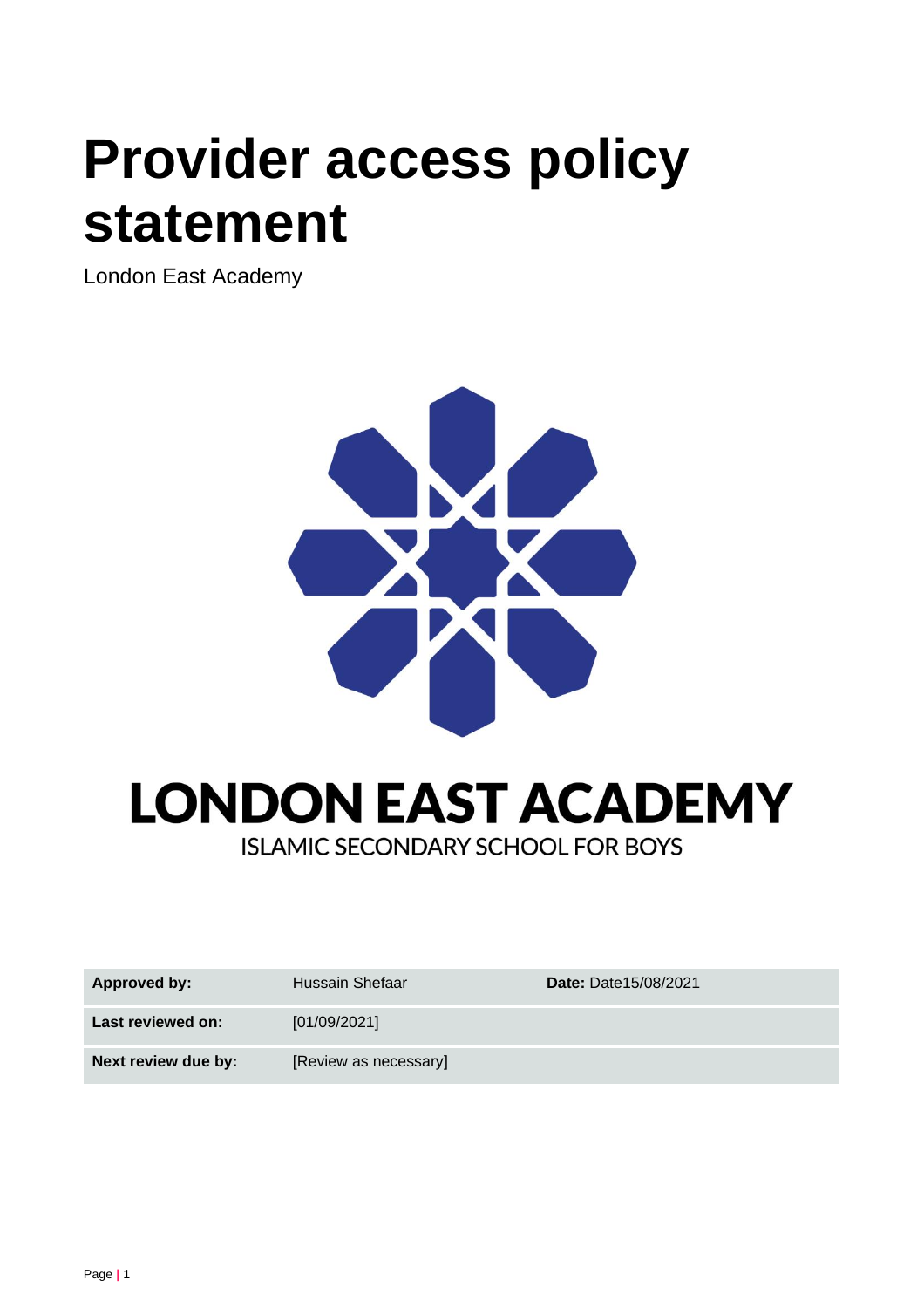# **Contents**

# <span id="page-1-0"></span>**1. Aims**

This policy statement aims to set out our school's arrangements for managing the access of education and training providers to students for the purpose of giving them information about their offer. It sets out:

- Procedures in relation to requests for access
- The grounds for granting and refusing requests for access
- Details of premises or facilities to be provided to a person who is given access

## <span id="page-1-1"></span>**2. Statutory requirements**

Schools are required to ensure that there is an opportunity for a range of education and training providers to access students in years 7 to 11 for the purposes of informing them about approved technical education, qualifications or apprenticeships.

Schools must also have a policy statement that outlines the circumstances in which education and training providers will be given access to these students.

This is outlined in section 42B of the [Education Act 1997.](https://www.legislation.gov.uk/ukpga/1997/44/section/42B)

This policy shows how our school complies with these requirements.

## <span id="page-1-2"></span>**3. Student entitlement**

All students in years 7 to 11 at London East Academy are entitled to:

- Find out about technical education qualifications and apprenticeship opportunities as part of our careers programme, which provides information on the full range of education and training options available at each transition point
- Hear from a range of local providers about the opportunities they offer, including technical education and apprenticeships
- Understand how to make applications for the full range of academic and technical courses

## <span id="page-1-3"></span>**4. Management of provider access requests**

#### **4.1 Procedure**

For visitors attending in a professional capacity, you should check their ID and be assured that they've had the appropriate DBS check.

- Will need to bring ID, unless they're named on the approved visitors/contractors list
- Must only use the designated visitor entrance (2nd floor office of LEA)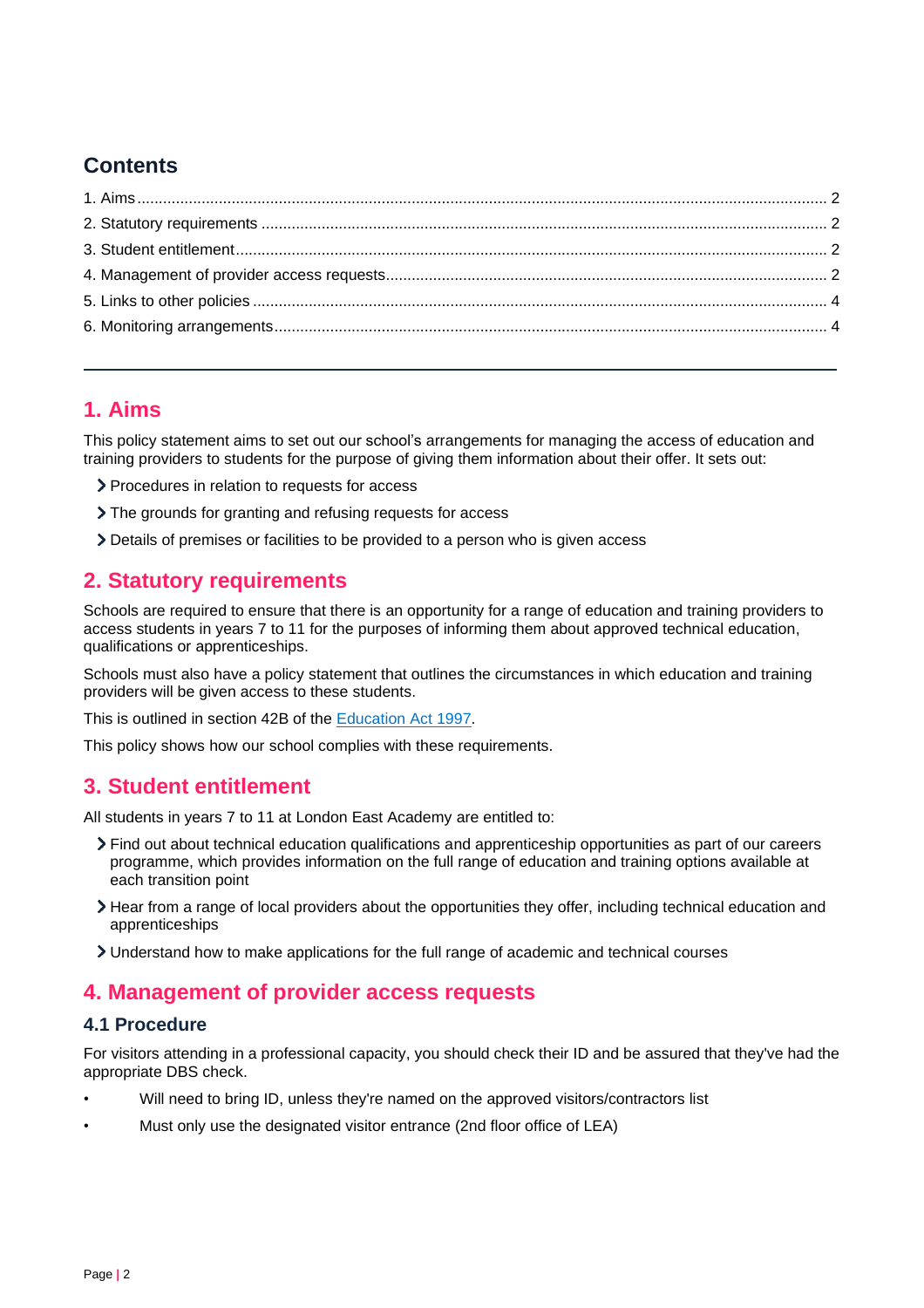• Need to sign in the Inventory system and include their name, organisation, who they are visiting and car registration (if applicable)

- Must read the safeguarding information when signing in and sign to confirm
- Will be escorted to their point of contact or their point of contact will collect them from reception

A provider wishing to request access should contact the schools' office.

Telephone: 0207 650 3070

Email: admin@eastlondonmosqueschool.co.uk

#### **4.2 Opportunities for access**

A number of events, integrated into our careers programme, will offer providers an opportunity to come into school to speak to students and/or their parents/carers:

In the following table, there are examples of the opportunities provided for training and education providers to speak to students and/or their parents/carers.

|                   | <b>AUTUMN TERM</b>                                                                                                                                                          | <b>SPRING TERM</b>                                                                        | <b>SUMMER TERM</b>                                         |
|-------------------|-----------------------------------------------------------------------------------------------------------------------------------------------------------------------------|-------------------------------------------------------------------------------------------|------------------------------------------------------------|
| YEAR 8            | PSHE lessons and tutor<br>group opportunities<br>Assembly opportunities.                                                                                                    |                                                                                           | Careers workshop in<br>dropdown week                       |
| YEAR <sub>9</sub> | Assembly and tutor group<br>opportunities -<br>employability skills<br>PSHE lessons and tutor<br>group opportunities                                                        | Key Stage 4 options<br>event                                                              | Careers workshop in<br>dropdown week                       |
| YEAR 10           | Assembly and tutor group<br>opportunities -<br>employability skills<br>PSHE lessons and tutor<br>group opportunities                                                        | Networking event with<br>providers and employers                                          | Work experience<br>preparation sessions<br>Work experience |
| YEAR 11           | Assembly on opportunities<br>at 16<br><b>Skills for London Event</b><br>(done online this year<br>(2021)<br>College visits<br>PSHE lessons and tutor<br>group opportunities | Apprenticeships - support<br>with applications<br>Creating CVs and<br>personal statements |                                                            |

Please speak to our Careers lead [Mubarak Omar] to identify the most suitable opportunity for you.

#### **4.3 Safeguarding**

Our safeguarding/child protection policy outlines the school's procedure for checking the identity and suitability of visitors.